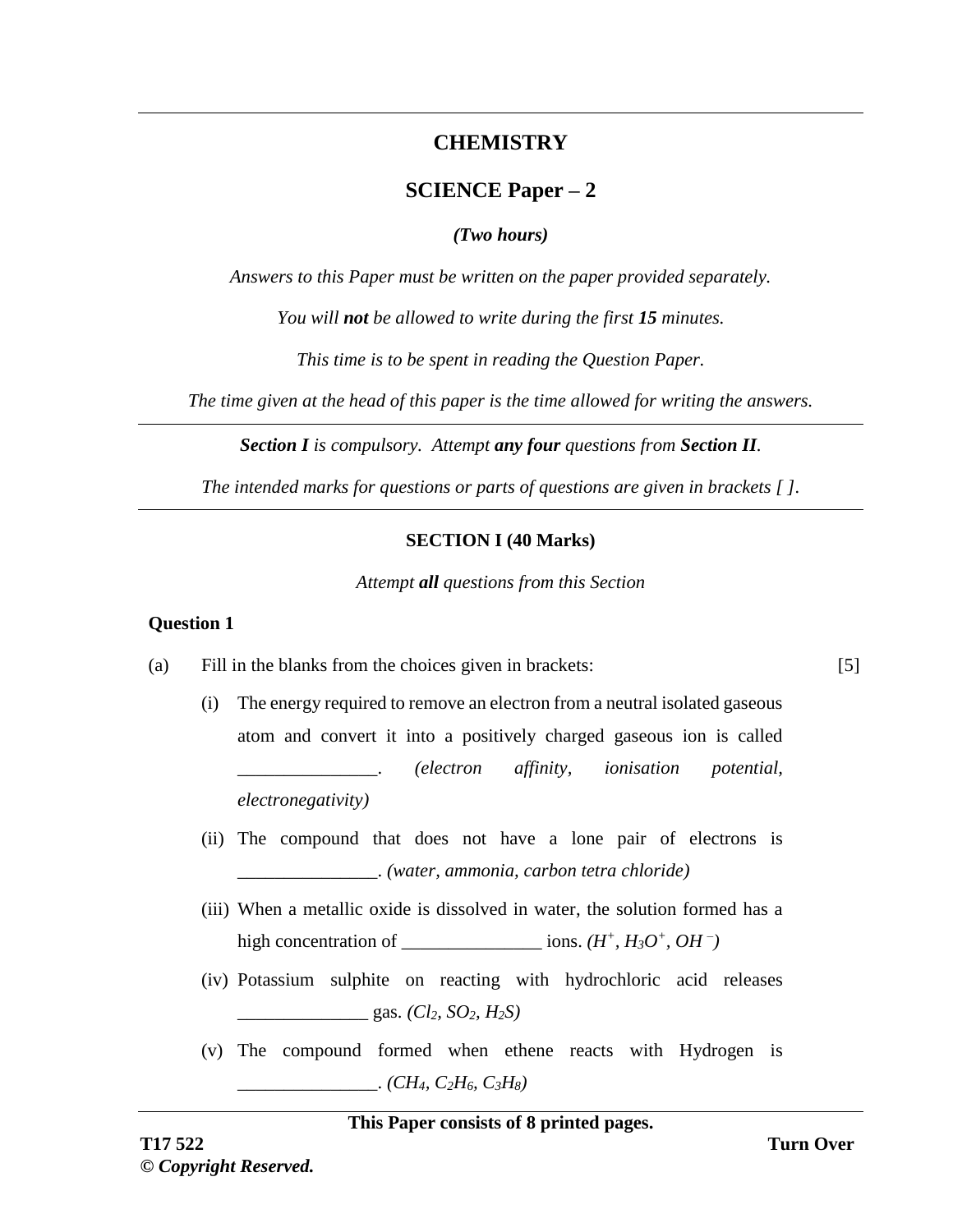- (b) Choose the *correct answer* from the options given below:
	- (i) A **chloride** which forms a precipitate that is soluble in excess of ammonium hydroxide, is:

[5]

- 1. Calcium chloride
- 2. Ferrous chloride
- 3. Ferric chloride
- 4. Copper chloride
- (ii) If the molecular formula of an organic compound is  $C_{10}H_{18}$  it is:
	- 1. alkene
	- 2. alkane
	- 3. alkyne
	- 4. Not a hydrocarbon
- (iii) Which of the following is a common characteristic of a **covalent compound**?
	- 1. high melting point
	- 2. consists of molecules
	- 3. always soluble in water
	- 4. conducts electricity when it is in the molten state
- (iv) To increase the **pH** value of a neutral solution, we should add:
	- 1. an acid
	- 2. an acid salt
	- 3. an alkali
	- 4. a salt

### (v) **Anhydrous iron(III) chloride** is prepared by:

- 1. direct combination
- 2. simple displacement
- 3. decomposition
- 4. neutralization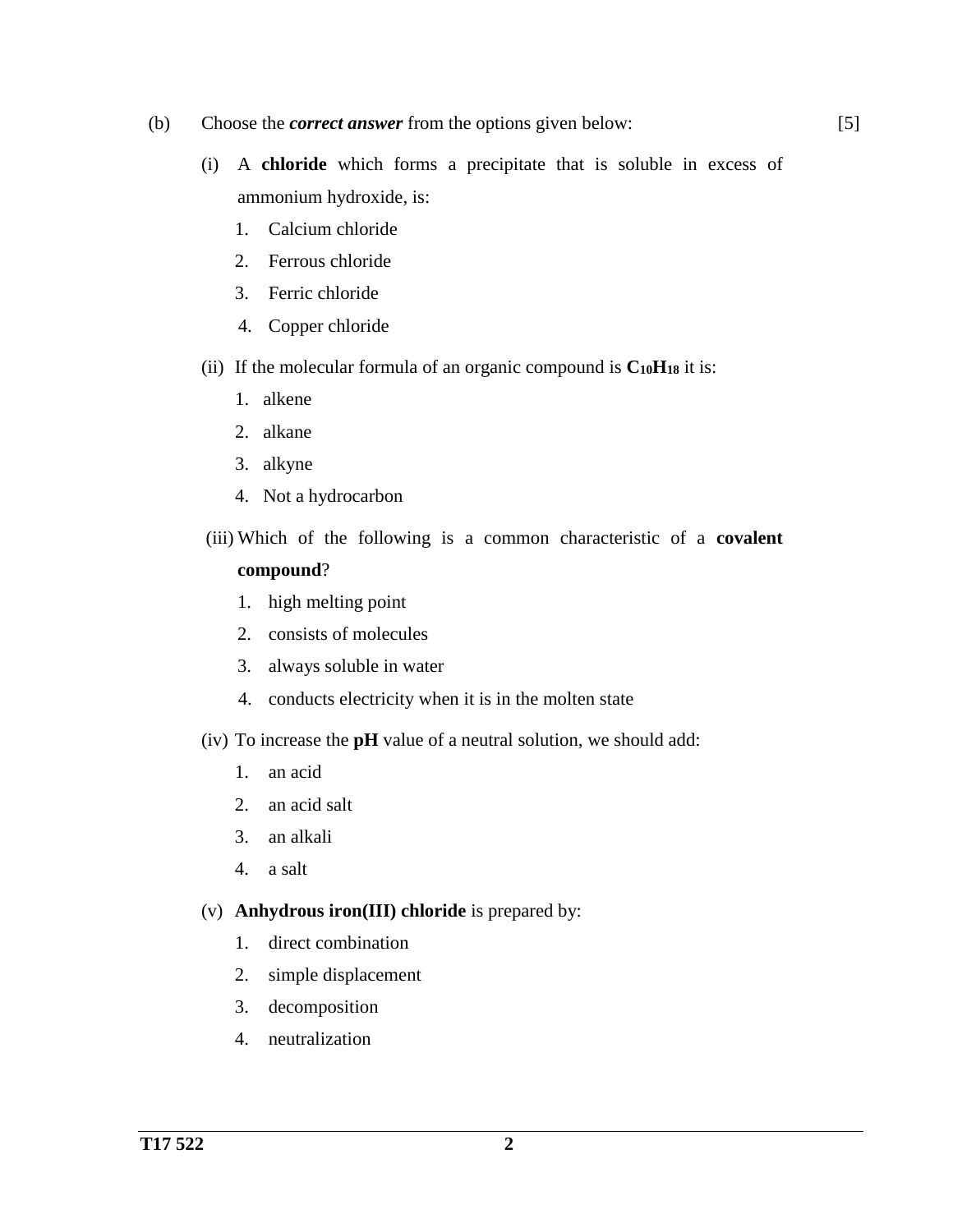| (c) | Identify the substance underlined, in each of the following cases:                                                    | $[5]$ |
|-----|-----------------------------------------------------------------------------------------------------------------------|-------|
|     | <b>Cation</b> that does not form a precipitate with ammonium hydroxide but<br>(i)<br>forms one with sodium hydroxide. |       |
|     | (ii) The <b>electrolyte</b> used for electroplating an article with silver.                                           |       |
|     | (iii) The <b>particles</b> present in a liquid such as kerosene, that is a non electrolyte.                           |       |
|     | (iv) An <b>organic compound</b> containing -- COOH functional group.                                                  |       |
|     | A solid formed by reaction of two gases, one of which is acidic and the<br>(v)<br>other basic in nature.              |       |
| (d) | Write a balanced chemical equation for each of the following:                                                         | [5]   |
|     | Action of cold and dilute Nitric acid on Copper.<br>(i)                                                               |       |
|     | (ii) Reaction of Ammonia with heated copper oxide.                                                                    |       |
|     | (iii) Preparation of methane from iodomethane.                                                                        |       |
|     | (iv) Action of concentrated sulphuric acid on Sulphur.                                                                |       |
|     | (v) Laboratory preparation of ammonia from ammonium chloride.                                                         |       |
| (e) | State one relevant observation for each of the following reactions:                                                   | $[5]$ |
|     | Addition of ethyl alcohol to acetic acid in the presence of concentrated<br>(i)<br>Sulphuric acid.                    |       |
|     | Action of dilute Hydrochloric acid on iron (II) sulphide.<br>(ii)                                                     |       |
|     | (iii) Action of Sodium hydroxide solution on ferrous sulphate solution.                                               |       |
|     | (iv) Burning of ammonia in air.                                                                                       |       |
|     | Action of concentrated Sulphuric acid on hydrated copper sulphate.<br>(v)                                             |       |
| (f) | Draw the <i>structural formula</i> for each of the following:<br>(i)                                                  | [5]   |
|     | $2, 3$ – dimethyl butane<br>1.                                                                                        |       |
|     | diethyl ether<br>2.                                                                                                   |       |
|     | propanoic acid<br>3.                                                                                                  |       |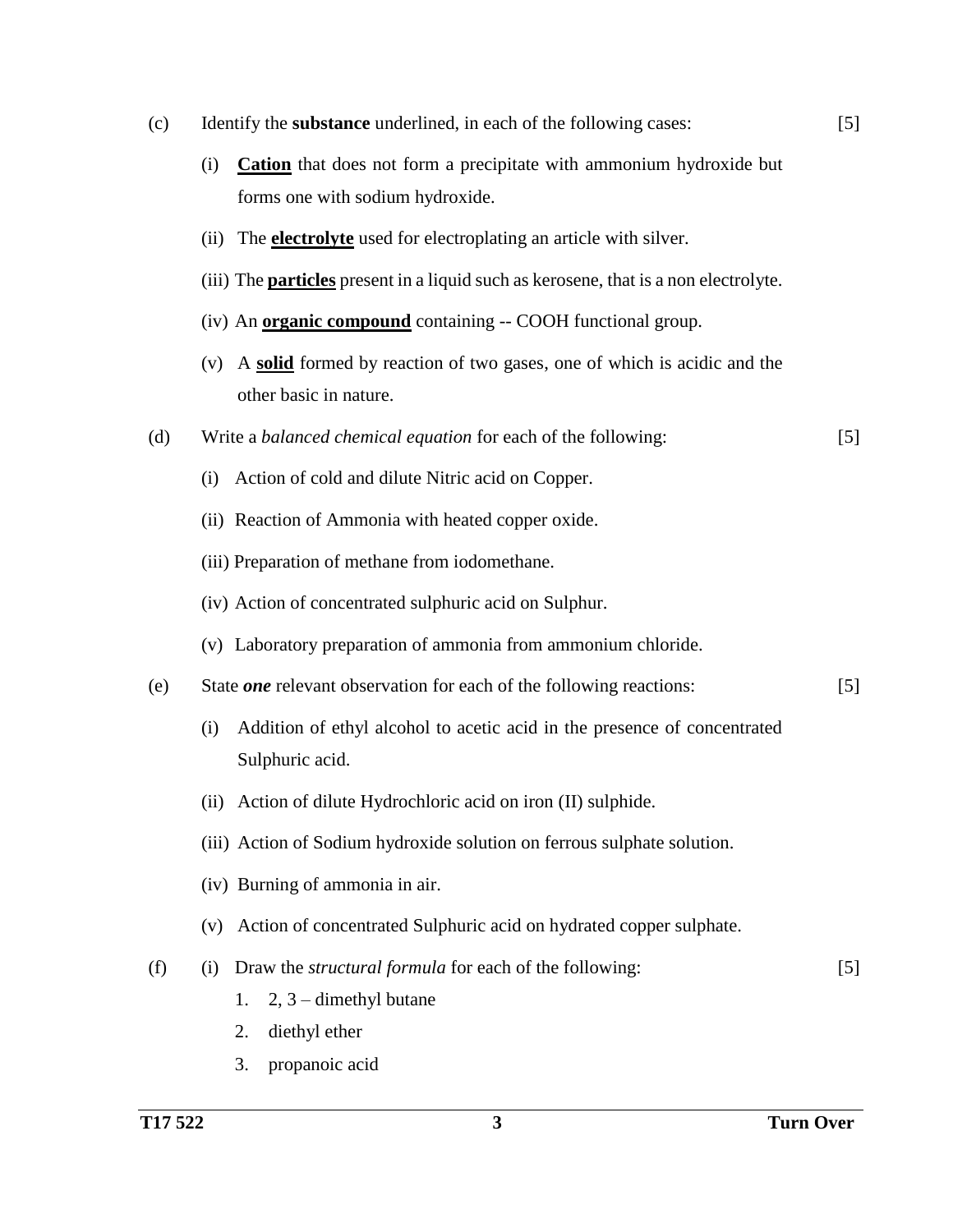(ii) From the list of terms given, choose the most appropriate term to match the given description.

*(calcination, roasting, pulverisation, smelting)*

- 1. Crushing of the ore into a fine powder.
- 2. Heating of the ore in the absence of air to a high temperature.
- (g) (i) Calculate the number of gram atoms in 4.6 grams of sodium (Na = 23). [5]
	- (ii) Calculate the percentage of water of crystallization in  $CuSO<sub>4</sub>.5H<sub>2</sub>O$  $(H = 1, O = 16, S = 32, Cu = 64)$
	- (iii) A compound of X and Y has the empirical formula  $XY_2$ . Its vapour density is equal to its empirical formula weight. Determine its molecular formula.
- (h) Match the atomic number 2, 4, 8, 15, and 19 with each of the following: [5]
	- (i) A solid non metal belonging to the third period.
	- (ii) A metal of valency 1.
	- (iii) A gaseous element with valency 2.
	- (iv) An element belonging to Group 2.
	- (v) A rare gas.

#### **SECTION II (40 Marks)**

*Attempt any four questions from this Section*

### **Question 2**

- (a) Arrange the following as per the instruction given in the brackets: [4]
	- (i) He, Ar, Ne *(Increasing order of the number of electron shells)*
	- (ii) Na, Li, K *(Increasing Ionisation Energy)*
	- (iii) F, Cl, Br *(Increasing electronegativity)*
	- (iv) Na, K, Li *(Increasing atomic size)*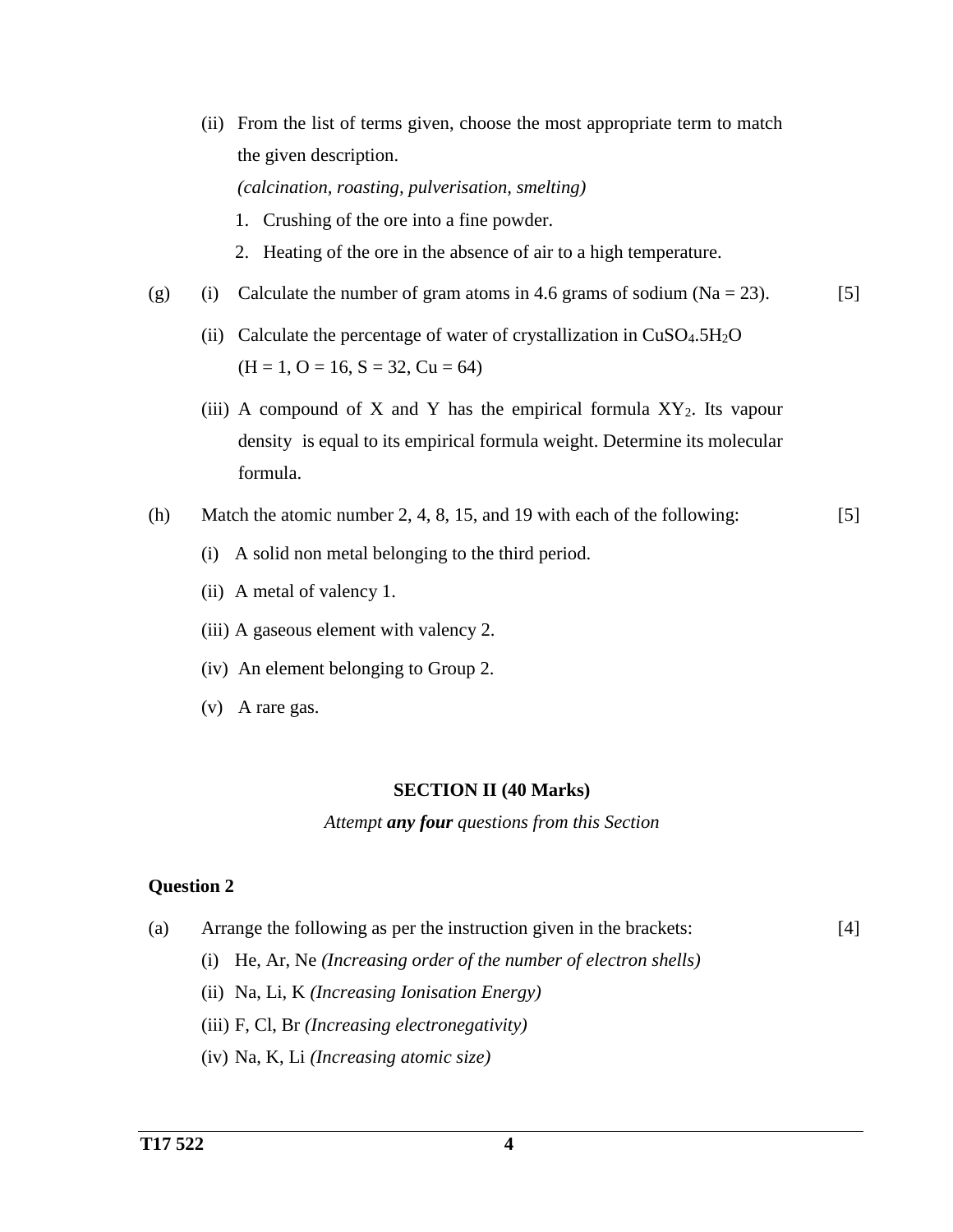| (b)               |                                                                             | State the type of Bonding in the following molecules:                                                                                                                                                      | $[2]$ |
|-------------------|-----------------------------------------------------------------------------|------------------------------------------------------------------------------------------------------------------------------------------------------------------------------------------------------------|-------|
|                   | (i)                                                                         | Water                                                                                                                                                                                                      |       |
|                   | (ii)                                                                        | Calcium oxide                                                                                                                                                                                              |       |
| (c)               | Answer the following questions:                                             |                                                                                                                                                                                                            |       |
|                   | (i)                                                                         | How will you distinguish between Ammonium hydroxide and Sodium<br>hydroxide using copper sulphate solution?                                                                                                |       |
|                   | (ii)                                                                        | How will you distinguish between dilute hydrochloric acid and dilute<br>sulphuric acid using lead nitrate solution?                                                                                        |       |
| (d)               |                                                                             | Identify the salts $P$ and $Q$ from the observations given below:                                                                                                                                          | [2]   |
|                   | (i)                                                                         | On performing the flame test salt <b>P</b> produces a lilac coloured flame and<br>its solution gives a white precipitate with silver nitrate solution, which is<br>soluble in Ammonium hydroxide solution. |       |
|                   | (ii)                                                                        | When dilute HCl is added to a salt $Q$ , a brisk effervescence is produced<br>and the gas turns lime water milky.                                                                                          |       |
|                   |                                                                             | When NH <sub>4</sub> OH solution is added to the above mixture (after adding dilute<br>HCl), it produces a white precipitate which is soluble in excess NH <sub>4</sub> OH<br>solution.                    |       |
| <b>Question 3</b> |                                                                             |                                                                                                                                                                                                            |       |
| (a)               | Draw an electron dot diagram to show the formation of each of the following |                                                                                                                                                                                                            |       |

- compounds:
	- (i) Methane
	- (ii) Magnesium Chloride

 $[H = 1, C = 6, Mg = 12, Cl = 17]$ 

- (b) State the *observations* at the anode and at the cathode during the electrolysis of: [4]
	- (i) fused lead bromide using graphite electrodes.
	- (ii) copper sulphate solution using copper electrodes.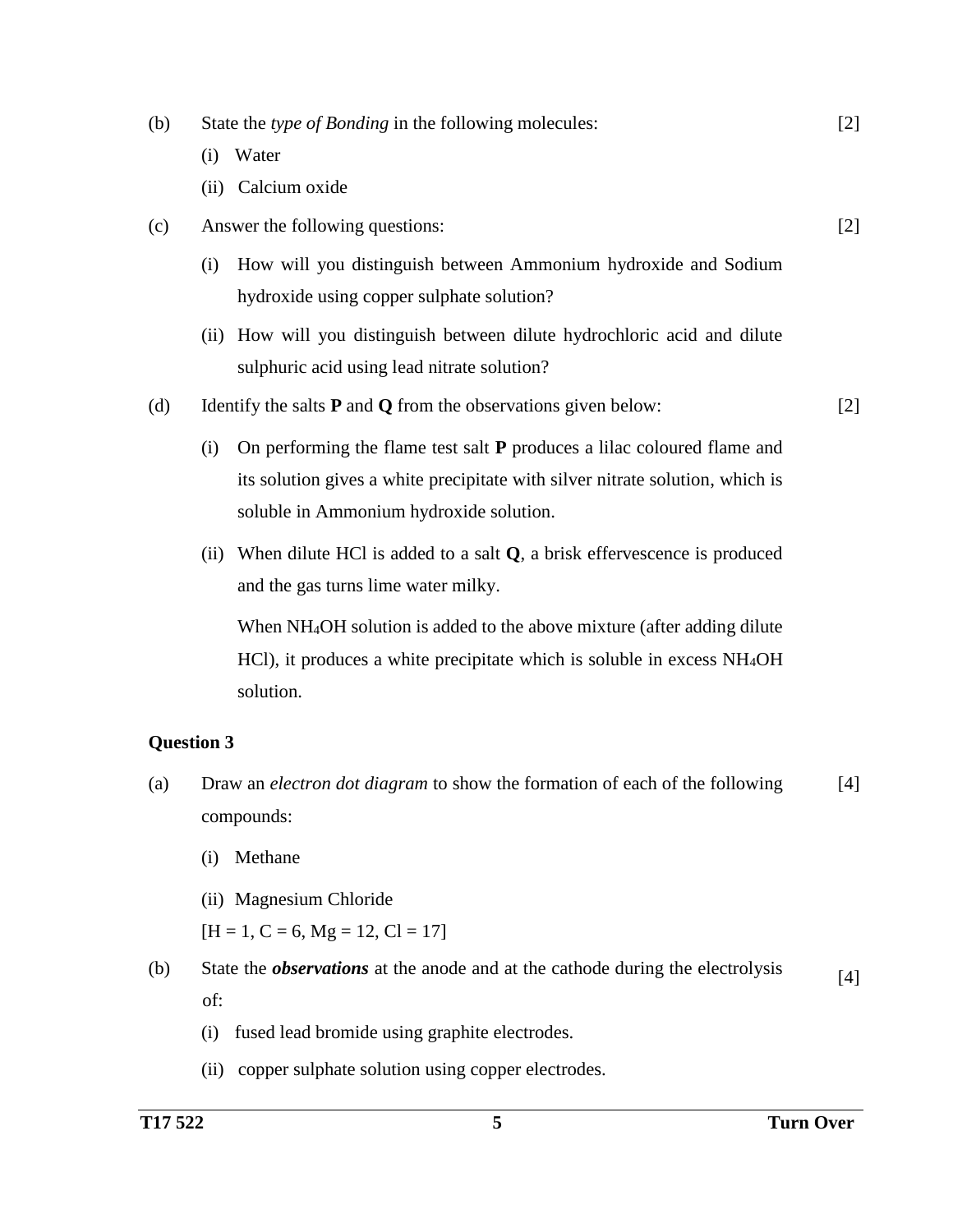- (c) Select the ion in each case, that would get selectively discharged from the aqueous mixture of the ions listed below: [2]
	- (i)  $SO_4^2$ <sup>-</sup>,  $NO_3^-$  and  $OH^-$
	- (ii) Pb<sup>2+</sup>, Ag<sup>+</sup> and Cu<sup>2+</sup>

### **Question 4**

(a) Certain blank spaces are left in the following table and these are labelled as **A, B, C, D** and **E**. Identify each of them. [5]

|      | Lab<br>preparation<br>of | Reactants<br>used                          | Products<br>formed                     | Drying agent  | Method of<br>collection |
|------|--------------------------|--------------------------------------------|----------------------------------------|---------------|-------------------------|
| (i)  | HCl gas                  | $NaCl +$<br>H <sub>2</sub> SO <sub>4</sub> | A                                      | conc. $H2SO4$ | в                       |
| (ii) | $NH3$ gas                | C                                          | Mg(OH) <sub>2</sub><br>NH <sub>3</sub> |               | E                       |

(b) Write *balanced chemical equations* to show:

- (i) The oxidizing action of conc. Sulphuric acid on Carbon.
- (ii) The behavior of  $H_2SO_4$  as an acid when it reacts with Magnesium.
- (iii) The dehydrating property of conc. Sulphuric acid with sugar.
- (c) Write balanced chemical equations to show how  $SO<sub>3</sub>$  is converted to Sulphuric acid in the *contact process*. [2]

[3]

### **Question 5**

- (a) (i) Propane burns in air according to the following equation:  $C_3H_8 + 5O_2 \rightarrow 3CO_2 + 4H_2O$ . What volume of propane is consumed on using  $1000 \text{ cm}^3$  of air, considering only 20% of air contains oxygen? [4]
	- (ii) The mass of 11.2 litres of a certain gas at s.t.p. is 24 g. Find the *gram molecular mass* of the gas.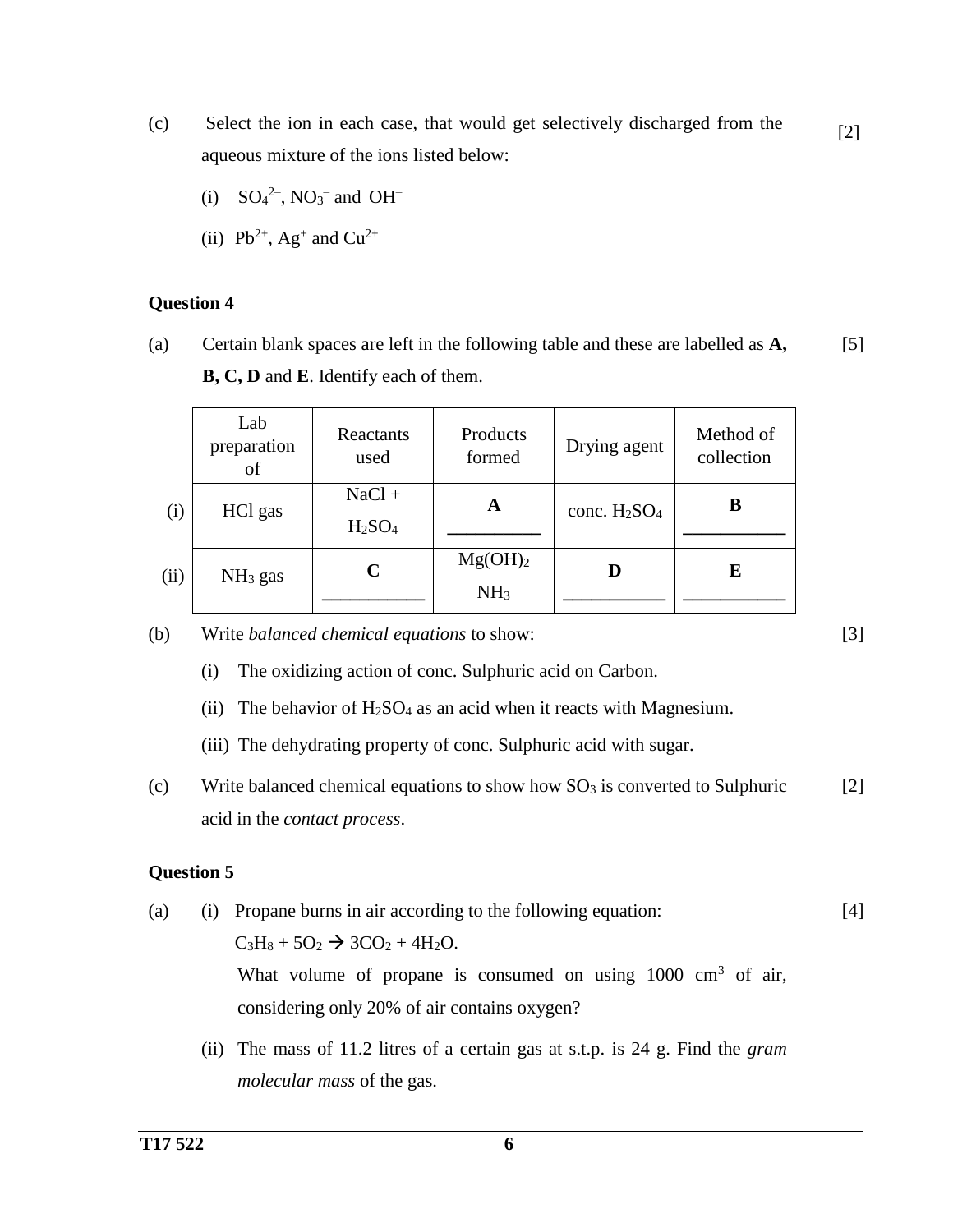- (b) A gas cylinder can hold 1 kg of hydrogen at room temperature and pressure:
	- (i) Find the number of moles of hydrogen present.
	- (ii) What weight of  $CO<sub>2</sub>$  can the cylinder hold under similar conditions of temperature and pressure?  $(H= 1, C = 12, O = 16)$
	- (iii) If the number of molecules of hydrogen in the cylinder is X, calculate the number of CO<sup>2</sup> molecules in the cylinder under the same conditions of temperature and pressure.
	- (iv) State the law that helped you to arrive at the above result.
- (c) Write a *balanced chemical equation* for the preparation of each of the following salts: [2]
	- (i) Copper carbonate
	- (ii) Ammonium sulphate crystals

### **Question 6**

| (a) | Give a <i>balanced chemical equation</i> for each of the following:                        | $[4]$ |
|-----|--------------------------------------------------------------------------------------------|-------|
|     | Action of conc. Nitric acid on Sulphur.<br>(i)                                             |       |
|     | (ii) Catalytic oxidation of Ammonia.                                                       |       |
|     | (iii) Laboratory preparation of Nitric acid.                                               |       |
|     | (iv) Reaction of Ammonia with Nitric acid.                                                 |       |
| (b) | Identify the <i>term</i> or <i>substance</i> based on the descriptions given below:        | $[4]$ |
|     | Ice like crystals formed on cooling an organic acid sufficiently.<br>(i)                   |       |
|     | (ii) Hydrocarbon containing a triple bond used for welding purposes.                       |       |
|     | (iii) The property by virtue of which the compound has the same molecular                  |       |
|     | formula but different structural formulae.                                                 |       |
|     | (iv) The compound formed where two alkyl groups are linked by $\overline{\bigcirc}$ group. |       |
| (c) | Give a <i>balanced chemical equation</i> for each of the following:                        | $[2]$ |
|     | Preparation of ethane from Sodium propionate<br>(i)                                        |       |
|     | (ii) Action of alcoholic KOH on bromoethane.                                               |       |

[4]